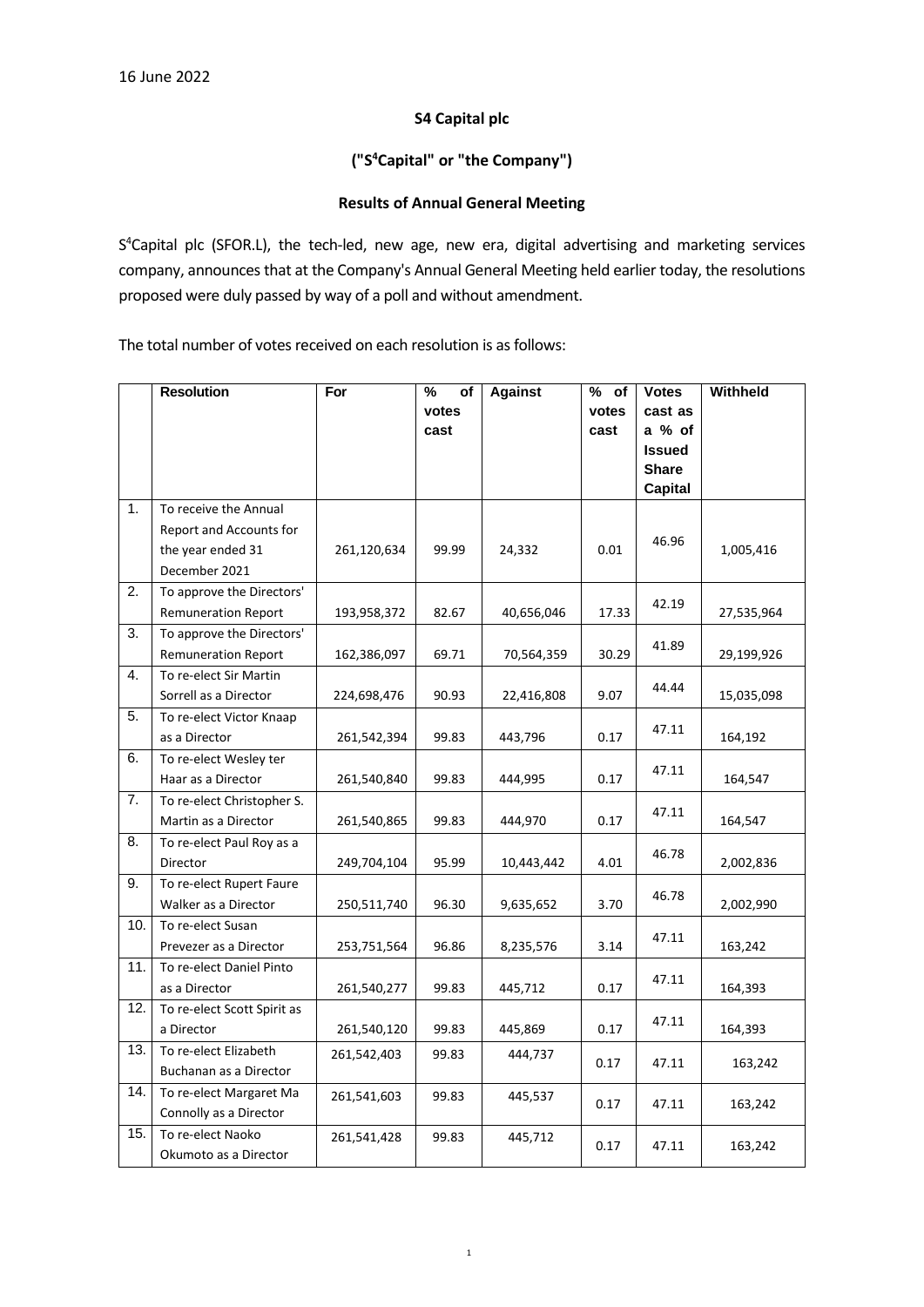| 16. | To re-elect Peter Miles    | 261,541,253 | 99.83 | 444,736    | 0.17  | 47.11 | 164,393   |
|-----|----------------------------|-------------|-------|------------|-------|-------|-----------|
|     | Young as a Director        |             |       |            |       |       |           |
| 17. | To elect Mary Basterfield  | 259,852,057 | 99.19 | 2,135,083  | 0.81  | 47.11 | 163,242   |
|     | as a Director              |             |       |            |       |       |           |
| 18. | To re-appoint              | 261,984,068 | 99.94 | 151,567    | 0.06  |       | 14,747    |
|     | PricewaterhouseCoopers     |             |       |            |       | 47.14 |           |
|     | LLP as auditors            |             |       |            |       |       |           |
| 19. | To authorise the           |             |       |            |       |       |           |
|     | Directors to fix the       | 262,099,571 | 99.98 | 40,357     | 0.02  | 47.14 | 10,454    |
|     | remuneration of the        |             |       |            |       |       |           |
|     | auditors                   |             |       |            |       |       |           |
| 20. | To authorise the           |             |       |            |       |       |           |
|     | Directors generally to     | 255,494,798 | 99.00 | 2,591,909  | 1.00  | 46.41 | 4,063,675 |
|     | allot ordinary shares      |             |       |            |       |       |           |
| 21. | To authorise the           |             |       |            |       |       |           |
|     | disapplication of pre-     | 257,920,346 | 99.88 | 303,345    | 0.12  | 46.44 | 3,926,691 |
|     | emption rights generally   |             |       |            |       |       |           |
| 22. | To authorise the           |             |       |            |       |       |           |
|     | disapplication of pre-     |             |       |            |       |       |           |
|     | emption rights in          | 258,019,761 | 99.92 | 202,776    | 0.08  | 46.44 | 3,927,845 |
|     | connection with a          |             |       |            |       |       |           |
|     | specified acquisition or   |             |       |            |       |       |           |
|     | capital investment         |             |       |            |       |       |           |
| 23. | To authorise the           |             |       |            |       |       |           |
|     | disapplication of pre-     |             |       |            | 1.81  |       |           |
|     | emption rights to          | 251,628,752 | 98.19 | 4,642,603  |       | 46.08 | 5,879,027 |
|     | facilitate pro-rata offers |             |       |            |       |       |           |
|     | to overseas shareowners    |             |       |            |       |       |           |
| 24. | To authorise the           |             |       |            | 0.02  |       |           |
|     | Company to purchase its    | 258,015,969 | 99.98 | 60,241     |       | 46.41 | 4,074,172 |
|     | own shares                 |             |       |            |       |       |           |
| 25. | To enable the Company      |             |       |            |       |       |           |
|     | to call general meetings,  | 258,070,339 | 98.45 | 4,071,949  | 1.55  |       | 8,094     |
|     | other than an Annual       |             |       |            |       | 47.14 |           |
|     | General Meeting, on        |             |       |            |       |       |           |
|     | reduced notice             |             |       |            |       |       |           |
| 26. | To approve the Bonus       | 258,042,470 | 99.93 | 174,867    | 0.07  | 46.43 | 3,933,045 |
|     | Share Issue                |             |       |            |       |       |           |
| 27. | To approve the Capital     | 258,155,032 | 99.97 | 66,650     | 0.03  | 46.44 | 3,928,700 |
|     | Reduction                  |             |       |            |       |       |           |
| 28. | To adopt new articles of   | 257,300,793 | 99.93 | 172,422    | 0.07  | 46.30 | 4,677,167 |
|     | association                |             |       |            |       |       |           |
| 29. | To approve amendments      | 210,365,928 | 81.72 |            | 18.28 |       | 4,735,295 |
|     | to the Employee Share      |             |       | 47,049,159 |       | 46.29 |           |
|     | Ownership Plan             |             |       |            |       |       |           |

#### **Notes:**

(i) Votes 'For' include those votes giving the chairman of the meeting discretion.

(ii) The number of ordinary shares in issue on 16 June 2022 was 556,085,466. Ordinary shareowners are entitled to one vote per share.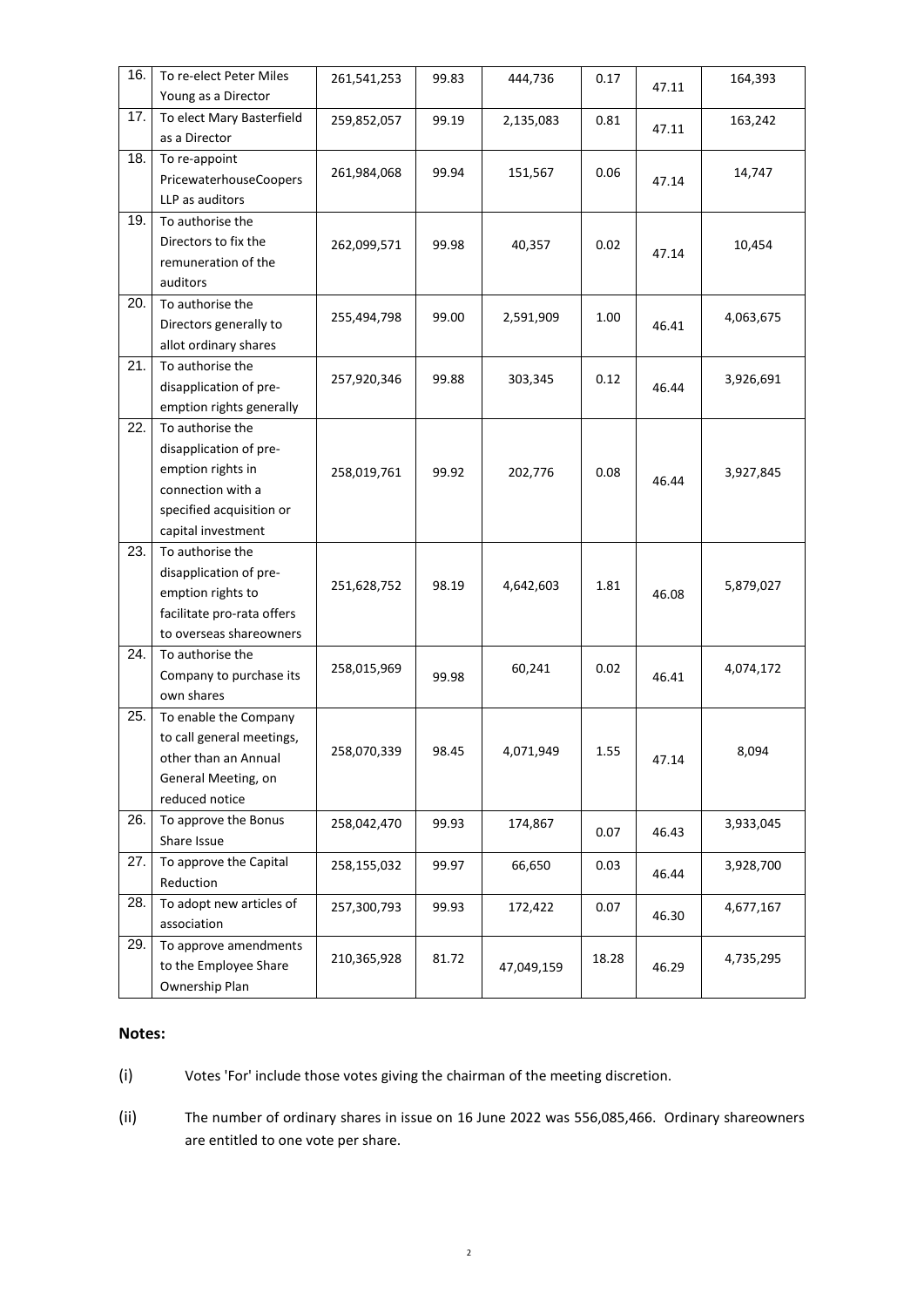(iii) A vote withheld is not a vote in law and is not counted in the calculation of the proportion of votes validly cast.

Full details of the resolutions are set out in the Notice of Annual General Meeting dated 14 May 2022 (which is available on the Company's website at [https://www.s4capital.com/investors\)](https://www.s4capital.com/investors).

Resolutions 1 to 20 and Resolution 29 were ordinary resolutions, requiring more than 50 per cent. of shareowners' votes to be cast in favour of the resolutions. Resolutions 21 to 25 and 27 and 28 were special resolutions, requiring at least 75 per cent. of shareowners' votes to be cast in favour of the resolutions.

The Board welcomes the support of shareowners for all of the resolutions at today's meeting. However, we note that a significant minority of shareowners voted against Resolution 3, the approval of the new Directors' Remuneration Policy. The Nomination and Remuneration Committee consulted with major shareowners on the terms of the new Policy in advance of the AGM and is aware of the views of some shareowners on specific matters. Nevertheless, the Committee will seek to engage with those shareowners who voted against Resolution 3 (and who have not already explained their reasons for doing so) to understand their reasons for doing so, and will provide an update no later than six months after the date of the AGM.

# **S <sup>4</sup>Capital plc**

Sir Martin Sorrell, Executive Chairman Tel: +44 (0)20 3793 0003

**<sup>4</sup>Capital plc)** Tel: +44 (0) 778 670 2526

**Powerscourt (PR adviser to S** Robin O'Kelly Jane Glover

**About S <sup>4</sup>Capital**

S<sup>4</sup> Capital (SFOR.L) is the tech-led, new age/new era digital advertising and marketing services company, established by Sir Martin Sorrell in May 2018.

Its strategy is to build a purely digital advertising and marketing services business for global, multinational, regional, local clients and millennial-driven influencer brands. This will be achieved by integrating leading businesses in three practice areas: content, data & digital media and technology services, along with an emphasis on "faster, better, cheaper" executions in an alwayson consumer-led environment, with a unitary structure.

Digital is by far the fastest-growing segment of the advertising market. S<sup>4</sup>Capital estimates that in 2021 digital accounted for approximately 60% or \$420-450 billion of total global advertising spend of \$700-750 billion (excluding over \$500 billion of trade promotion marketing, the primary target of the Amazon advertising platform) and projects that by 2022 total global advertising spend will expand to \$770-850 billion and digital's share will grow to approximately 65% and by 2024 to approximately 70%, accelerated by the impact of covid-19.

In 2018, S<sup>4</sup>Capital combined with MediaMonks, the leading AdAge A-listed creative digital content production company led by Victor Knaap and Wesley ter Haar, and then with MightyHive, the market-leading digital media solutions provider for future thinking marketers and agencies, led by Peter Kim and Christopher S. Martin.